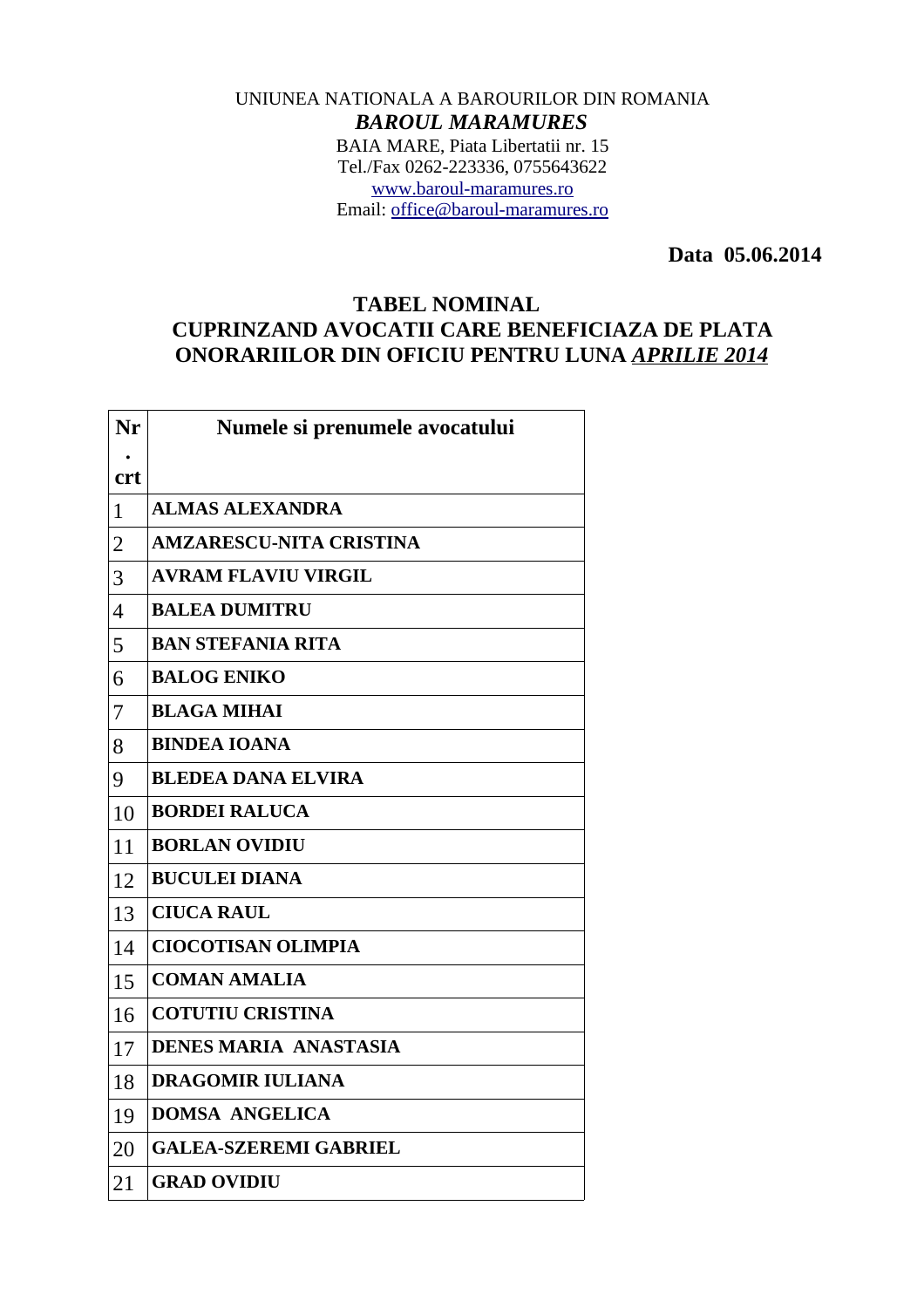| 22 | <b>GIURGIU ADRIAN</b>           |
|----|---------------------------------|
| 23 | <b>GIURGIU LIANA</b>            |
| 24 | <b>GORON ANAMARIA</b>           |
| 25 | <b>HORGOS RAZVAN</b>            |
| 26 | <b>IACOB DIANA</b>              |
| 27 | <b>ILUTI ALINA</b>              |
| 28 | <b>LEONTE CORNELIA</b>          |
| 29 | <b>LIBOTEAN IONELA</b>          |
| 30 | <b>LUPSE MARINELA</b>           |
| 31 | <b>MARIS ALEXANDRA</b>          |
| 32 | <b>MESAROS TOMOIAGA ANDREEA</b> |
| 33 | <b>MIC SINZIANA-LUIZA</b>       |
| 34 | <b>MIHALI ANISOARA</b>          |
| 35 | <b>MOLDOVAN RODICA</b>          |
| 36 | <b>MOTOC ANDRADA</b>            |
| 37 | <b>NASUI RODICA</b>             |
| 38 | <b>NEGULESCU SIMINA</b>         |
| 39 | ONA DANA MARIA                  |
| 40 | <b>OLAR IULIA</b>               |
| 41 | PETROVAI GABRIEL                |
| 42 | <b>POPAN CATALIN</b>            |
| 43 | <b>POP PETRE</b>                |
| 44 | <b>RADU CRISTIAN</b>            |
| 45 | <b>RADU CORINA</b>              |
| 46 | <b>RADU VALENTIN</b>            |
| 47 | <b>REMES ANCA</b>               |
| 48 | <b>SCIUCHIN MIHAELA</b>         |
| 49 | <b>SIMON CIAN MONICA</b>        |
| 50 | <b>SKERHAK LENGHEL DANIELA</b>  |
| 51 | <b>STASINOPOULOS ANDREEA</b>    |
| 52 | <b>SUSTIC TOADER PETRE</b>      |
| 53 | <b>TAMAS GEORGIANA</b>          |
| 54 | <b>TRAISZTA APOLLONIA</b>       |